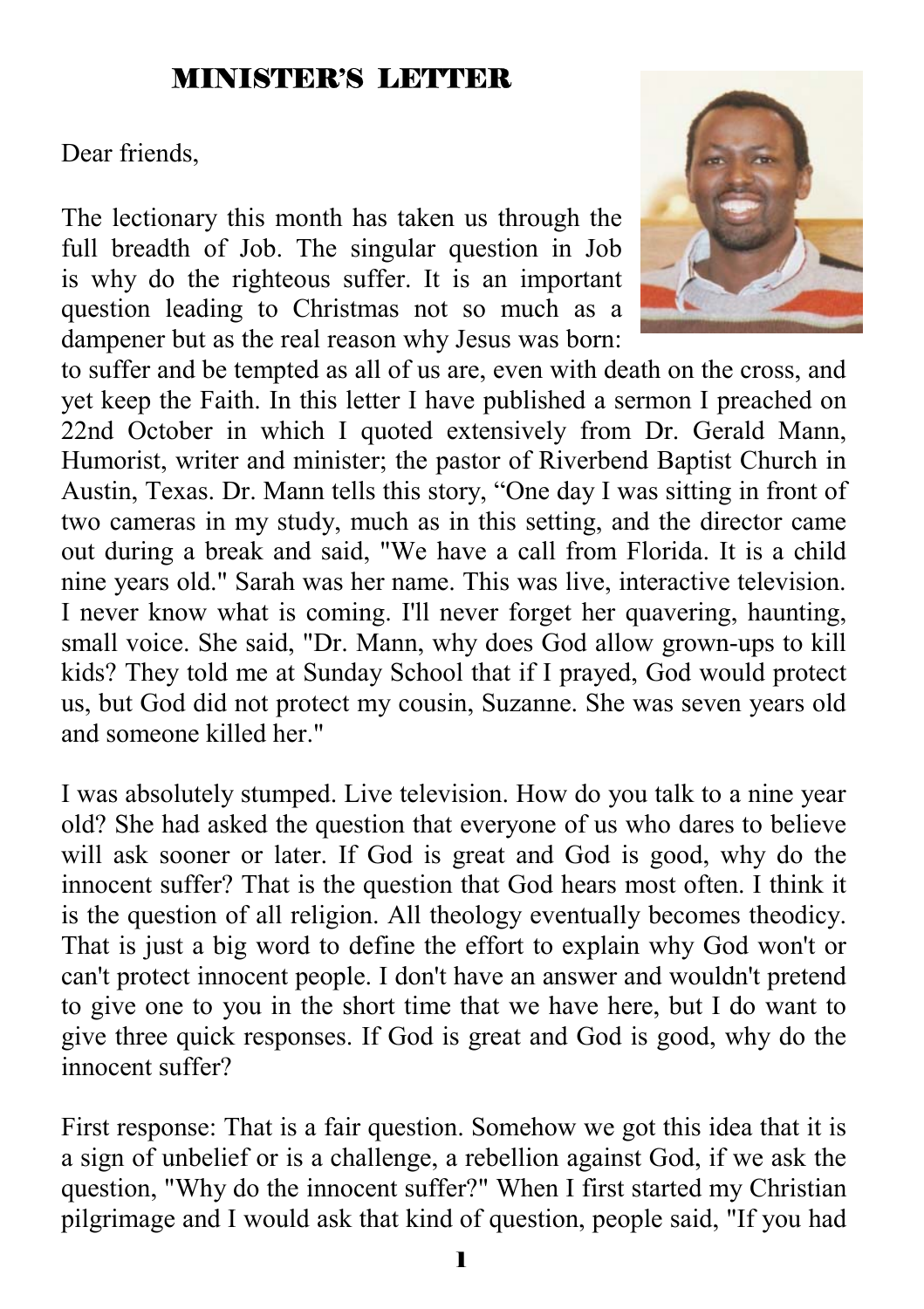faith, you wouldn't ask that kind of question."

Well, the Bible asks that question often. In the 22nd Psalm, the Psalmist says, "My God, my God, why have you abandoned me? I call to you day and night, and you do not answer. You saved my ancestors. You don't save me. My friends all mock me. They say, 'You believe in God. Why hasn't he delivered you?'" Our Lord Jesus Christ quoted that Psalm from the cross. The whole book of Job is about why God, if He is great and good, allows a good man like Job to suffer. Jeremiah and the prophets cry out without answer. It is a fair question.

John Claypool, lost his daughter, Laura, at age 11 to leukaemia. My mentor, Carlyle Marney, who was also a good friend of John, wrote him a short note and he said, "John, I do not understand why leukaemia kills children, but I do know that God has a lot to account for some day." Later I asked Marney, "Was that one of your famous statements of reverent agnosticism?" He said, "Oh, no. It is a statement of reverent faith. If I am a person, if God is a person, then questions are in order. I believe that God is the kind of God He said who will allow us to question Him, challenge Him, be angry at Him."

That was a great relief to me because I have to tell you—and I will tell you in a moment—about my own personal experience. There are times in my life when I have been so angry at God that I have asked Him to kill me and cursed Him when He wouldn't. It is a fair question.

If God is great and God is good, why do the innocent suffer. Second response: I do not know.

I think Frederick Buechner is right. If you take three facts, God is good, God is great, and the innocent suffer, you can only reconcile two of those. You can never, ever reconcile all three. The Bible never gives an answer. After Job complains and complains, God says to Him, "Where were you when I created the world? You don't ask me those questions." He says to Jeremiah, "I am the potter, you are the clay. The clay does not ask the potter that kind of question." The Bible doesn't answer the question and neither can I. I don't know why bad things happen to good people, to use Dr. Kushner's famous phrase. This is more than a speculation for me; it is more than an intellectual subject.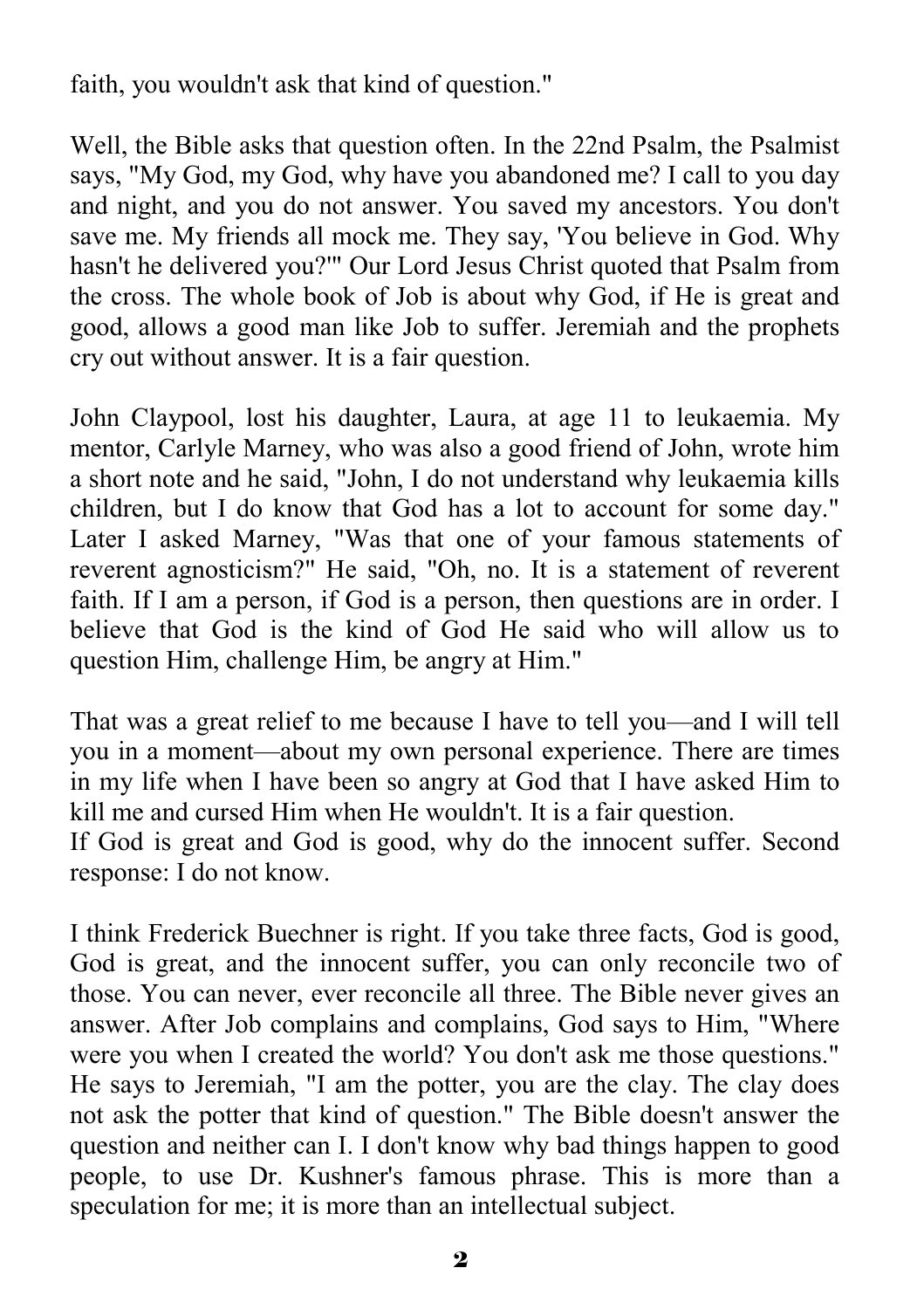Our first child was a rubella baby. Her mother had measles in the early weeks of pregnancy. She was born profoundly deaf and emotionally limited. She has the emotional level of a very small child. She is now 33. She has had a tragic life of drugs and rehab centres and has been a pain and a source of grief and struggle for my wife and me all of our adult lives. It will be a pain that will be there the day that I die.

I'll never forget when she was seven years and we were told that we would have to send her to a school in Massachusetts, two thousand miles from where I pastored a small church in the early days of my ministry. On the night before we were to go, at age seven she came into my study. I was writing my doctoral dissertation, believe it or not, on why the innocent suffer.

In her halting way of talking to me, she said, "Daddy, do I have to go?"

I said, "You know you must."

She said, "Because I am deaf."

I said, "Yes."

She said, "Would you pray for God to let me hear like you and Mommy hear?"

What else could I do. I said, "I ask God that every day of your life."

She said, "Would you ask Him now?"

I got down on my knees and I prayed as I could. When I opened my eyes, I looked into her expectant, wondrous eyes.

She said, "Daddy, what did God say?"

I had to admit that God hadn't said one solitary thing. There was nothing but silence. God is great, God is good. Why do the innocent suffer? I do not know.

But lest we end there in that cul-de-sac of agnosticism, let me tell you what I do know. I do know that sandwiched up against the impenetrable blackness of evil there is the indomitable brightness of good. There is extraordinary goodness in the world, and extraordinary goodness is a greater problem for an atheist than extraordinary evil is for a believer. In my own experience I have seen such magnificent expressions of goodness.

Let me tell you the rest of the story of our daughter, Cindy. Her tuition at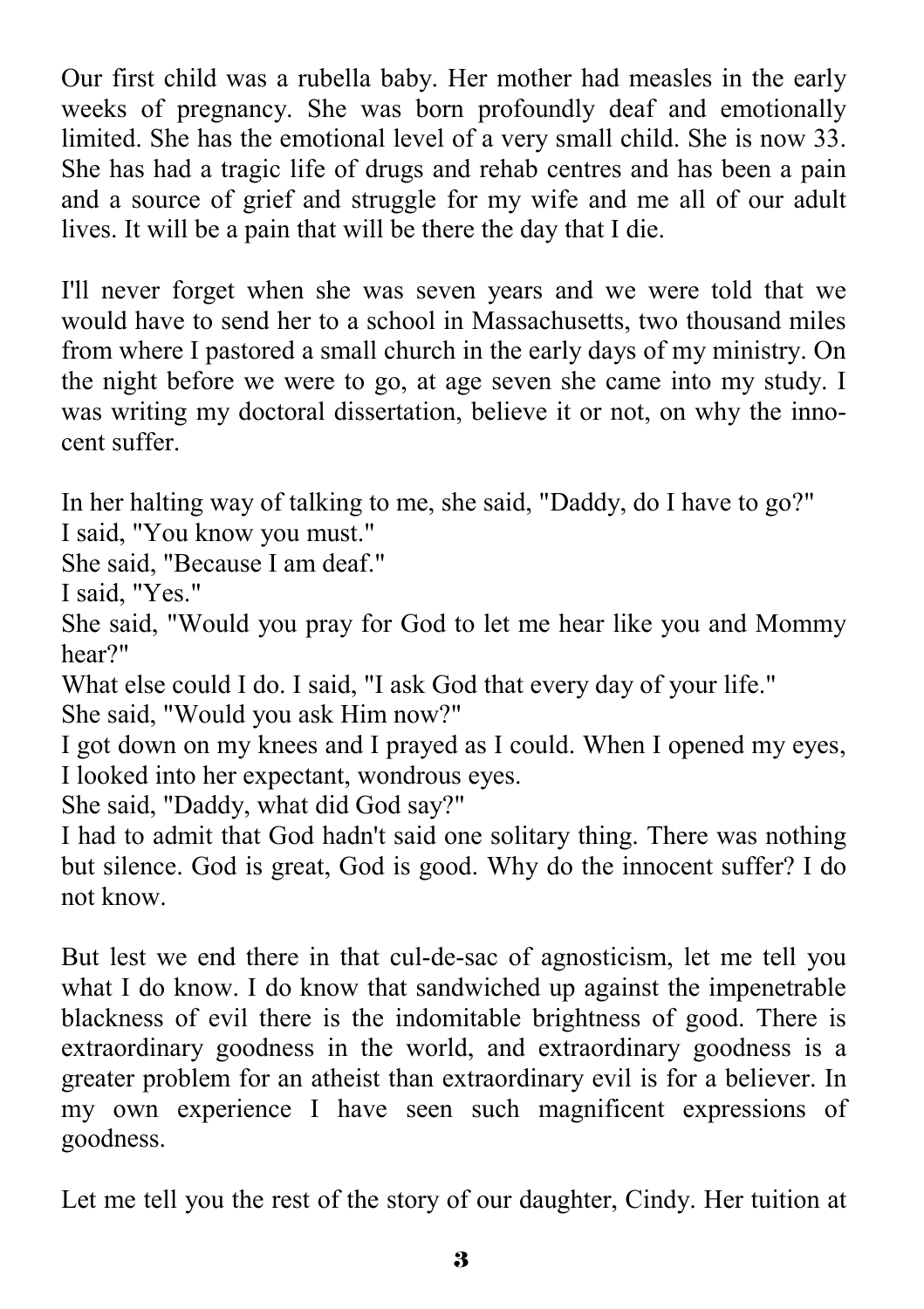that school was exactly the equivalent of my salary. I went to my church and asked if they could maybe help me send her to school. They were giving thousands of dollars to all kinds of mission causes. I thought maybe she would qualify as a mission. They gave me no raise at all.

I got a call one day from a banker I did not know. He was noted for being a hard-boiled, sharp-pencilled business man. He said, "Would you come to my office?"

I walked in. He was a no-nonsense guy. He said, "I hear you have a problem. I am going to help you solve it. Can you keep a secret?"

I said, "Not from my wife."

He said, "Can she keep a secret?"

I said, "Yes, better than I."

He said, "I am going to put you in the cattle-feeding business. I am going to back you one hundred percent. I am going to personally sign your notes."

I said, "What if they lose?"

He said, "I have so much money that we will never run out until we hit the jackpot."

I am here to tell you that for the next three years while our daughter was away in school I signed all of my paychecks back to the church. Extraordinary goodness.

The day that we were to leave, I broke down and sobbed. I'll never forget her tiny hand on my shoulder saying, "Daddy, God will take care of me." I don't know why the innocent suffer, but I do know that sandwiched up against the blackness of evil is the brightness of good. I do know that God will not let us live in a world where He has haphazard things, cause and effect, happen. God can no more change the way that He has set the world up to run than He can make a four-sided triangle.

Ultimately I do know that God will not leave evil unanswered. I think there is a day coming when all of the crooked things will be made straight and all of the dark things will be made bright and all of the innocent will be vindicated. I think that is what the cross of Christ is all about.

 I have never understood all of those theories about how Christ atoned for our sin, but I do know that somehow in the cross event, God took upon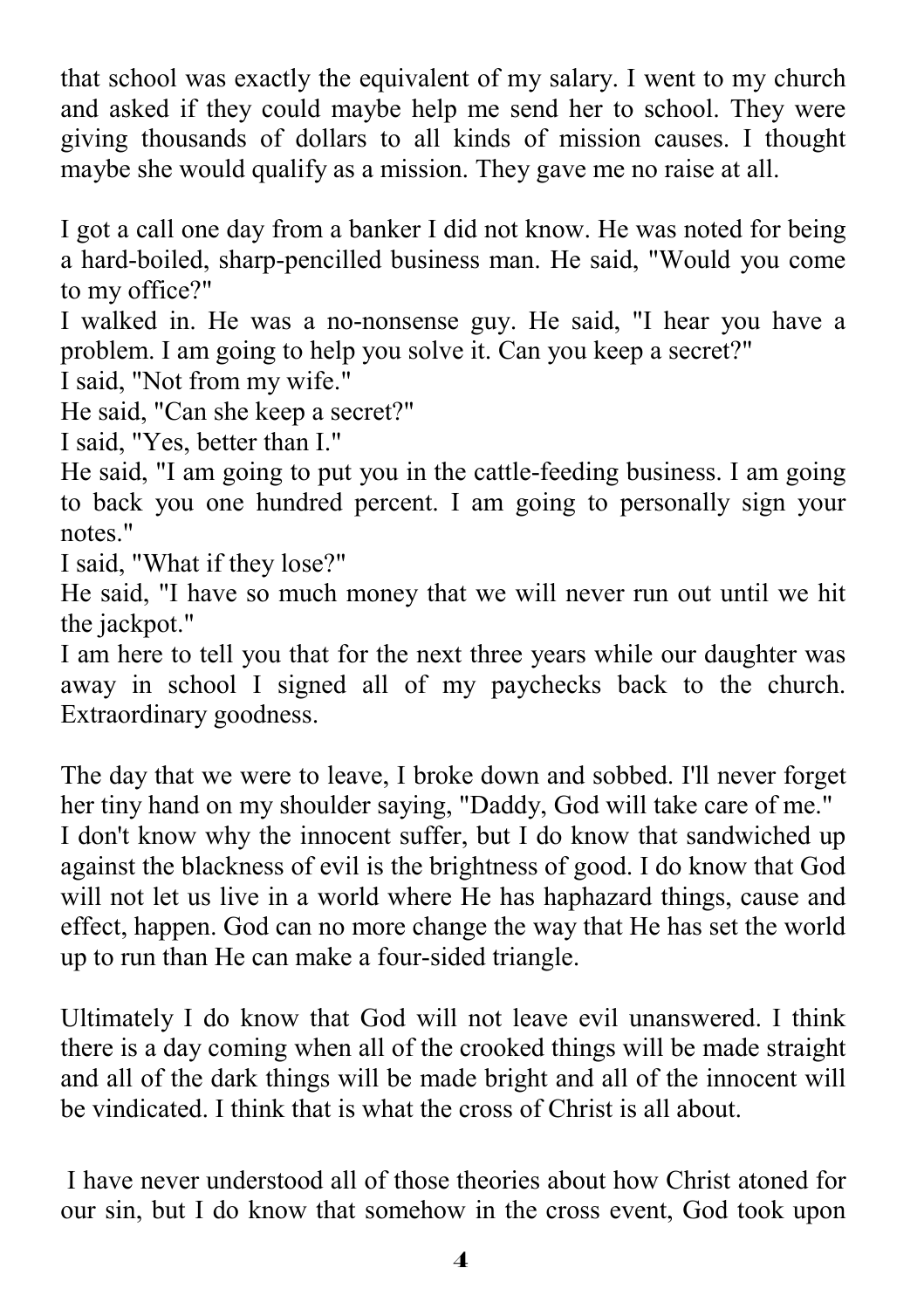Himself the blame for having created a world where things can go wrong. The resurrection is God's declaration that eventually things will go right.

I myself have had enough evidence from the goodness of people, and from my own experience with the goodness of God, to keep going. We have a choice. Evil, suffering, tragedy can paralyze you or you can take the evil and the suffering and you can metabolize it. You can ingest it, digest it, transform it into a higher good. It is up to you and it is up to me to make that choice. All that I am saying to you is that I have found enough goodness in the world to choose to keep lighting candles instead of cursing the darkness.

If God is great and God is good, why do the innocent suffer? That is a fair question. I don't know, but I do know there is a goodness in this world that cannot be explained outside of a God who loves you and me. Ultimately I rest my case on the fact that through this long, dark night of suffering—and my suffering has not been nearly what some of yours has been—it is okay to hold up my head and go forward. God grant you the grace to experience that goodness yourself.

—— $< 0 >$ ——

# BORN IN SONG

Following a visit to David Chapman's Church in Horsham, Mary and Derek have brought back number of copies of David's latest book for sale. It is entitled "Born in Song" and is about Methodist Worship in Britain.

The price is only £9.99, if anyone is interested in a copy please speak to either Derek or Mary.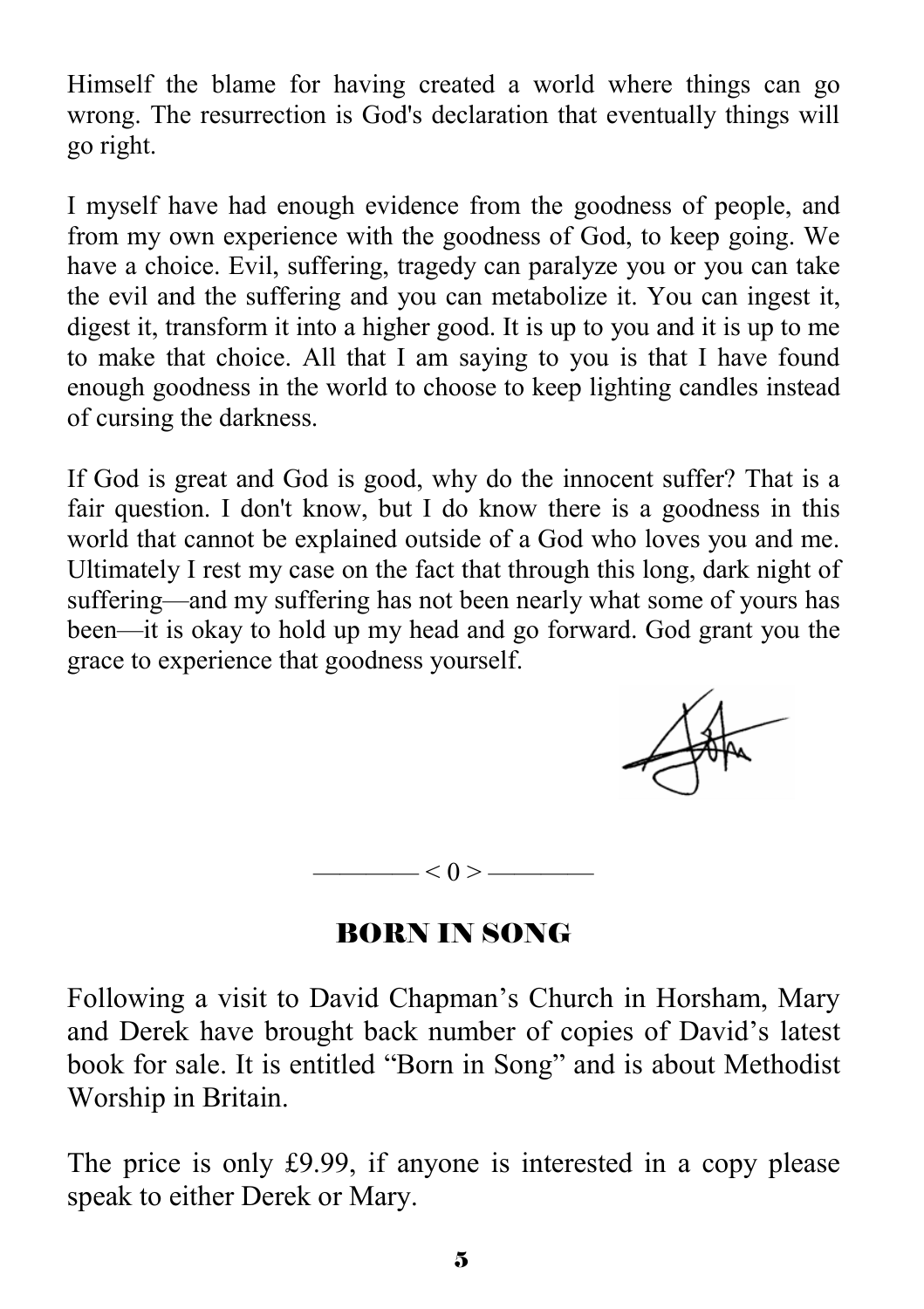### IVY DAVIS  $~\sim~1909$ -2006

**Mrs Ivy Davis** died recently at the age of 97 years. Her funeral took place on Wednesday 18<sup>th</sup> October at Randall's Park Crematorium, Leatherhead and was conducted by our Minister John Nyota.

This following is the eulogy from her daughter-in-law Nena.

*Moira Bailey*

Ivy was a delightful and lovely lady. She had had to face many problems and difficulties, especially during the last few years, yet she never let them get her down. She always had a positive attitude to life and one of her favourite sayings was '*you must never give up'*. She never said an unkind word about anyone, always saw their good side. She never complained and constantly thanked people for their kindness and care towards her. Her concern was always for others.

When she was younger Ivy enjoyed an active social and fulfilled life. She worked full time for many years for British Telecom and in her free time enjoyed her favourite hobby- playing BOWLS for Joseph Hood ladies and was secretary there for a number of years. She loved to travel and one of her highlights was a visit to Australia with the Surrey Bowls team.

 Ivy had a strong faith and during the last weeks of her life it became more apparent, although she constantly willed herself to get better, she would always add 'but now it is in the hands of the Almighty'. Ivy belonged to Martin Way Methodist Church and there made many friends. She loved attending the fellowship meetings and the Lunch club, just being with her friends and enjoying their company was very precious to her.

For me Ivy was the perfect mother-in-law. She was a real mother, a friend and a good companion. We had so many happy times together with lots of laughs along the way. When Gerald (Gerry) died her grief must have been almost unbearable and yet she was always there for me whatever time of day or night. She was the strength in my weakness and the comforter in my distress.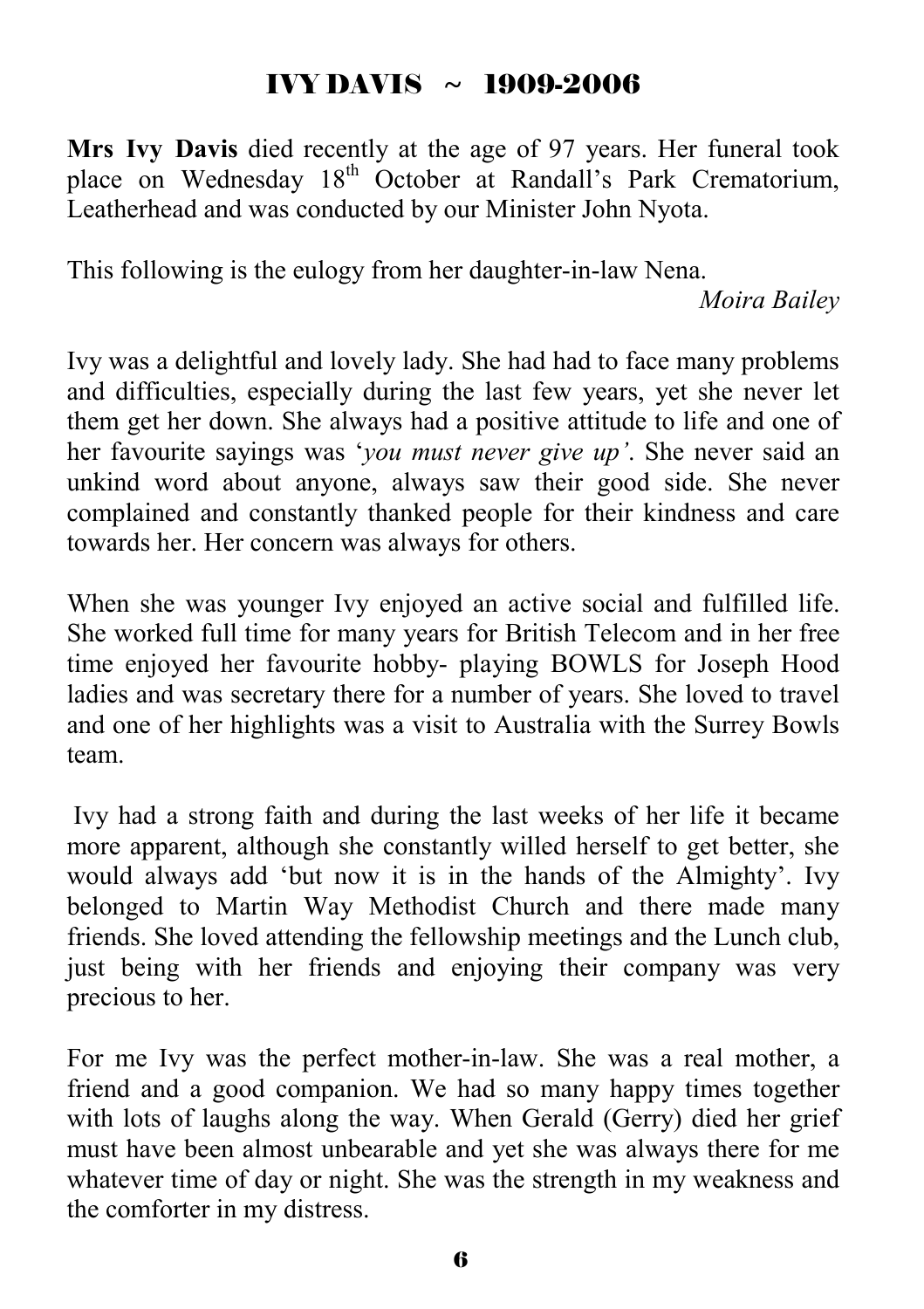Ivy we will miss you so much, but thank you for leaving us happy, amusing, positive and delightful memories that we will always cherish.

Moira, a pastoral visitor from the church use to visit her regularly and speaking to me the other day summed up Ivy perfectly by saying '*she was a trophy of Grace'*. Indeed Ivy you were. God bless you.

*Nena* 

# RAFIKI TRUST MONTHLY STALL

 $\leq 0$  >  $\leq$ 

Firstly, Jenny and I would like to thank everybody who has supported the stall since it started a year ago, especially those who have donated or made things for us to sell. One of the most popular requests is for cakes, so if you are a cake maker we would love it if you could make some for us to have on the stall. Remember the stall is always on the  $2<sup>nd</sup>$  Sunday of each month.

Also if anyone has any craft items that they feel we could sell, especially on the run up to Christmas, please bring them in on the day or speak to me.

Finally if anyone is having a pre-Christmas clear out or has anything that children would like to buy – such as games, puzzles, novelty gifts etc or any unwanted gifts you feel we could sell as Christmas gifts would also be appreciated.

Thank you in anticipation and please keep supporting the stall as all the money raised goes to help the Rafiki Trust.

*Karen Smith* 

$$
\overbrace{\hspace{1.5cm}}<0>\overbrace{\hspace{1.5cm}}
$$

# SAMARITAN'S CHRISTMAS PURSE OPERATION

We are again supporting the Samaritan's Purse Operation Christmas Child Shoe Box Appeal. Details are on the Notice Board and leaflets explaining how to make up a box are in both Vestibules.

**Boxes have to be ready by 19th November** – please see Maralyn Loft if you have any questions [Tel: 8543 0696].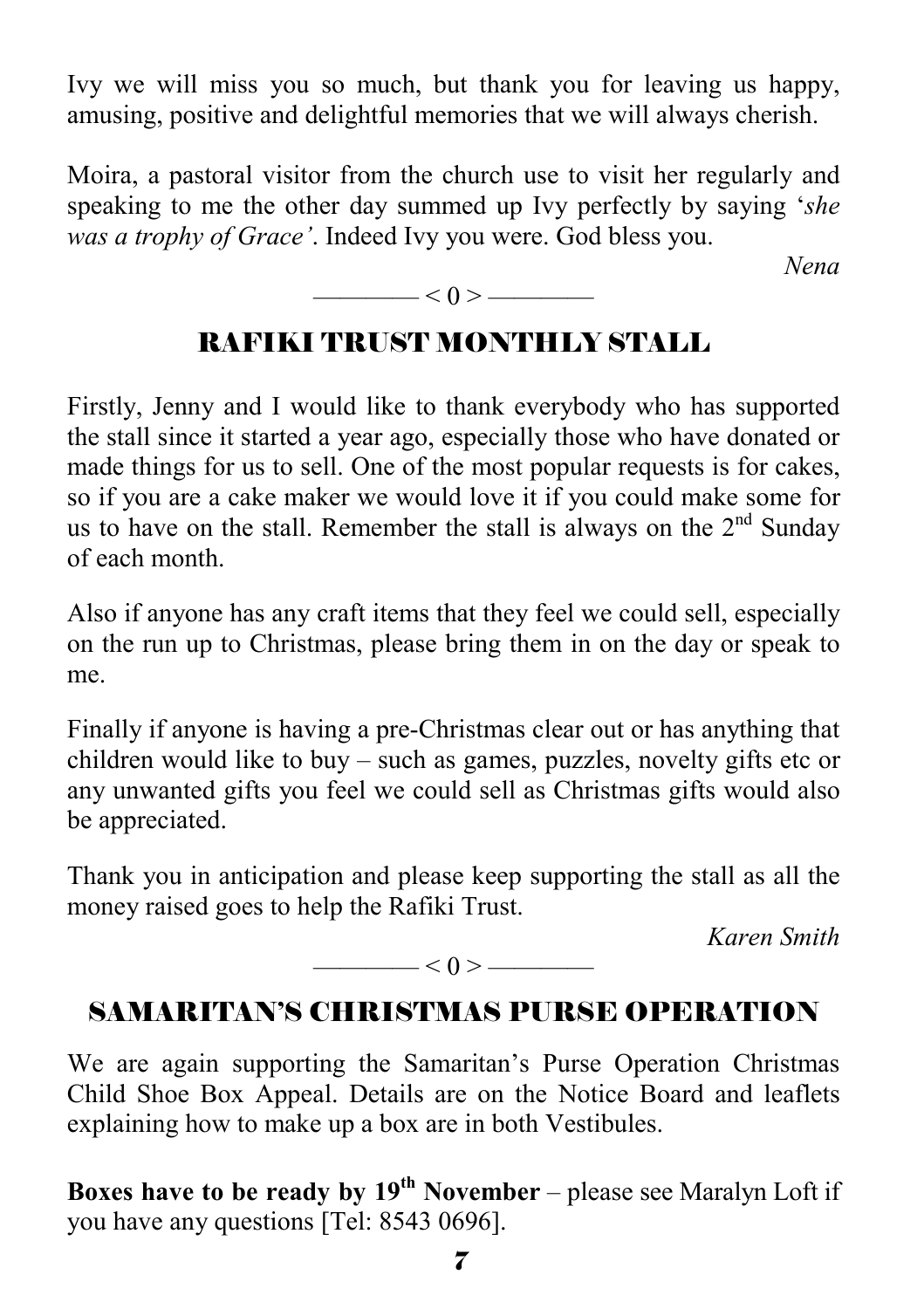### Remember, remember the 5<sup>th</sup> of November ……

We all know about the  $5<sup>th</sup>$  of November and the Gun Powder plot that is celebrated by Fireworks, but this year it is also the date for Methodist Homes Sunday. Instead of spending all your money on the temporary pleasure of Fireworks, why not help to ensure a brighter future for older people by making a donation to Methodist Homes for the Aged, also known as MHA. Envelopes for donations will be available from Sunday 29<sup>th</sup> October and can be put in the ordinary Offertory bags on Sunday  $5<sup>th</sup>$  and Sunday  $12<sup>th</sup>$  November. If you are a taxpayer you can also 'Gift Aid' your donation by filling in the form on the envelope.



MHA support more than 8500 older people across the UK, providing a range of care homes, housing and community support services, with a particular emphasis on the quality and meaning of life. A number of former members of Martin Way Methodist Church have

benefited from the services of the MHA in the past, your donation can help to ensure that others may benefit in the future.

This year the money raised will be used to complete building work in three new care homes, which will provide much needed residential, nursing and dementia care within a purpose-built environment. MHA is taking dementia care as one of their main themes at the present time. Another one is providing supported retirement apartments with specialist day care. MHA also have a website at www.mha.org.uk where you can find out more about the organisation and the projects they are involved in.

Please give generously for this worthy cause.

*Dennis Clark* 

God has given us two hands one for receiving and the other for giving. Billy Graham

 $- < 0 > -$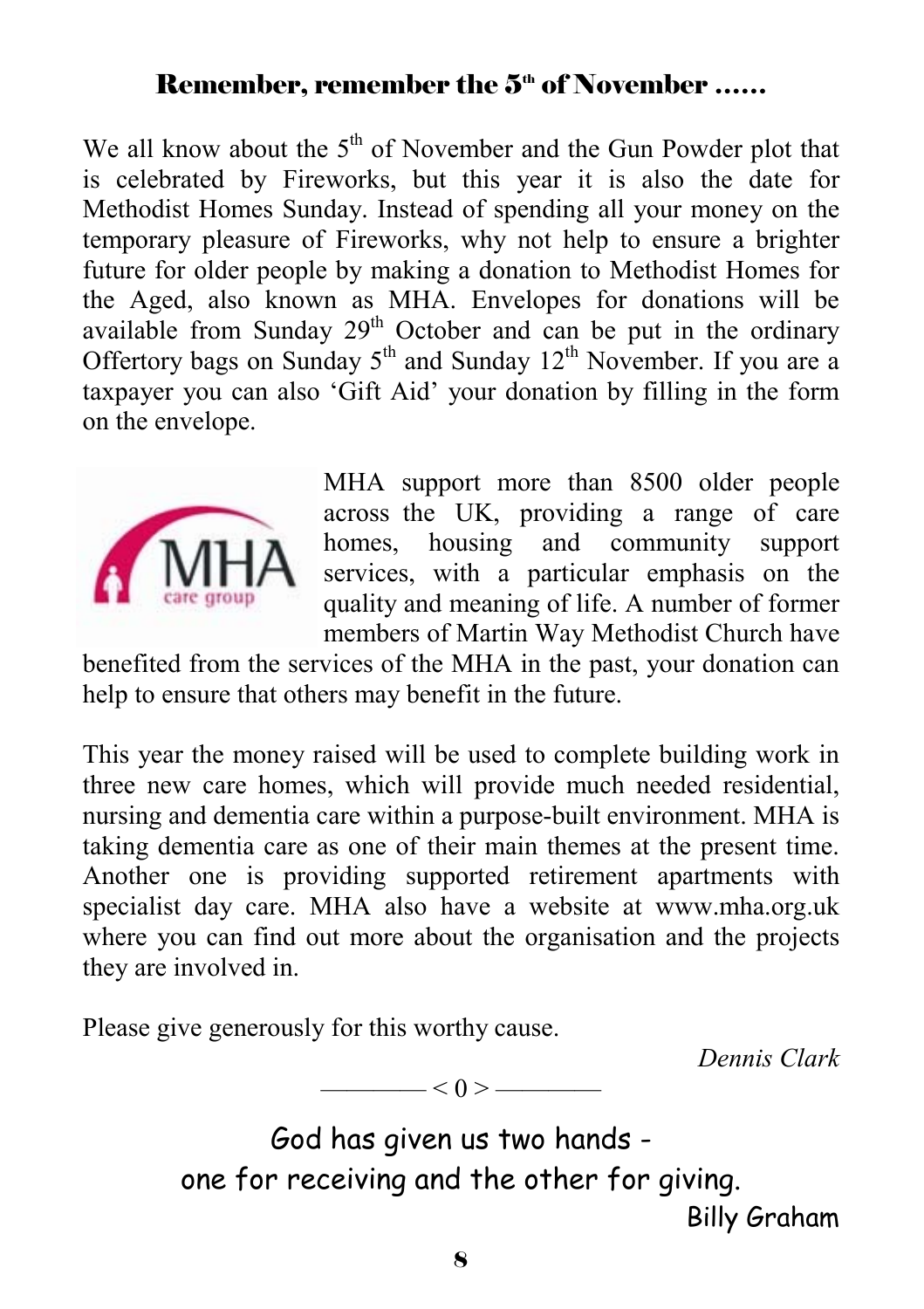# THOUGHT OF THE MONTH - NOVEMBER 2006



One Saturday afternoon in October I went to a Service of Thanksgiving at East Croydon United Reform Church. There were about a hundred people there, most of whom had something in common. They were deaf, or to be politically correct, hearing impaired. They came from Hard of Hearing groups from Croydon, Merton, Sutton, New Malden,

Twickenham, Barnet, Guildford, Ealing and Southall. As someone put it, we were all in the same boat.

We may not be able to give thanks for the loss of our hearing, but we can give thanks for things such as hearing aids, loop systems and lip reading classes which help us so that we are not cut off completely.

Thinking about it afterwards, I realised that some of those at the service were worse off than others. The front row in the church was reserved for those who were profoundly deaf and relied on the services of a lip reader or someone using sign language. Some had one hearing aid, others, like me, had two. I take them out at night and enter another world. It has advantages sometimes. "What a terrible storm in the night," someone will say. My response is, "What storm?" because I did not hear it! As some of you know, I might give the answer to a question I thought you asked rather than the one you DID ask, but, thankfully, I can usually get by.

Our hearing is a God-given gift but it is one of the many things we take for granted. It is only when we begin to lose it that we really appreciate it. But at that service I was reminded of something else. Simply that it is very easy indeed to find someone worse off than ourselves. We all have much to thank God for.

*Bill Cox* 

——— $<$  ()  $>$  ————

He who has health is rich and does not know it.

### **ITALIAN PROVERB**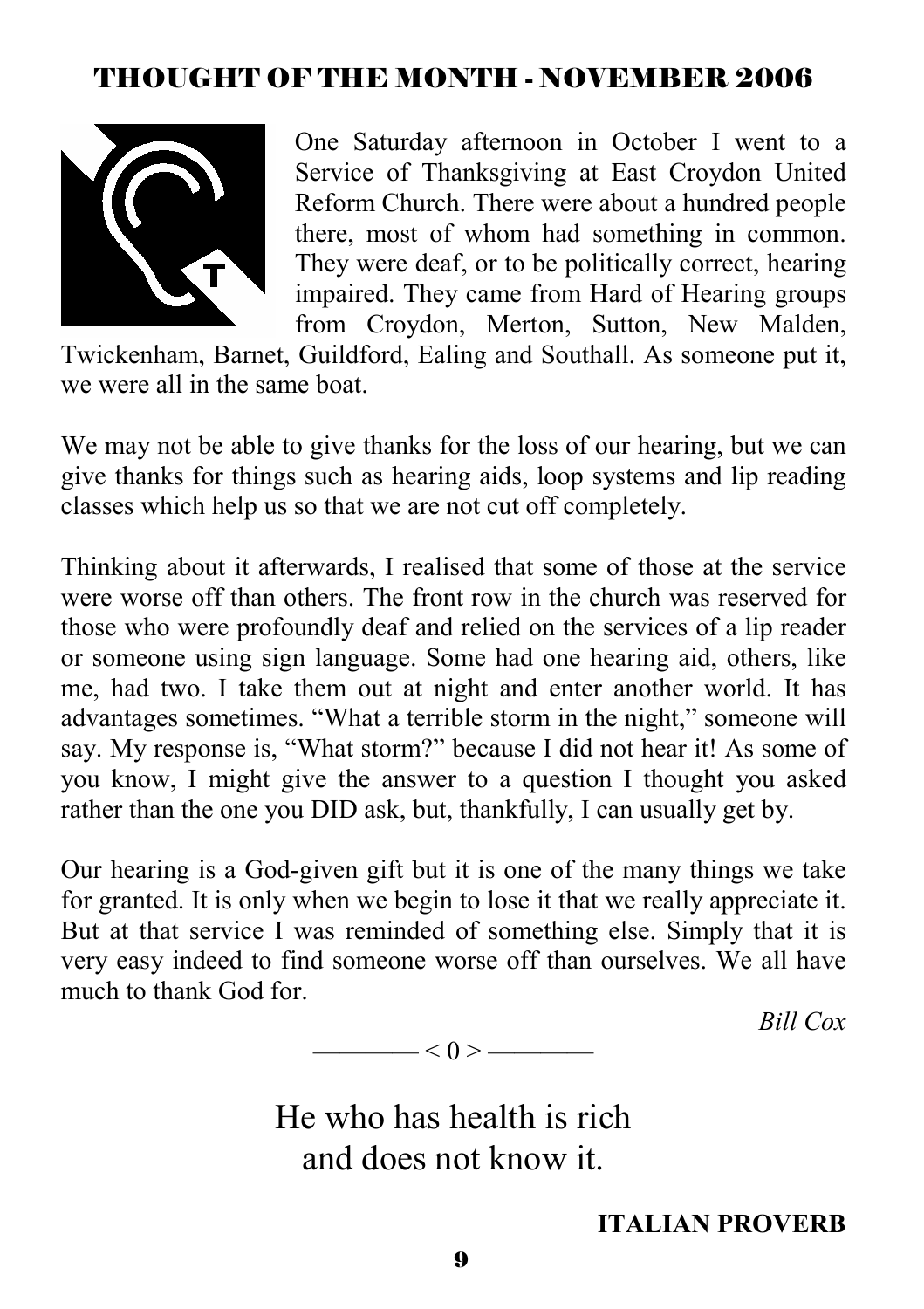# PUZZLE CORNER

**Some things in life may seem easy, but are they? Try this little puzzle.** 

Look at the chart and say the **COLOUR** not the word

# **YELLOW BLUE ORANGE BLACK RED GREEN PURPLE YELLOW RED ORANGE GREEN BLACK BLUE RED PURPLE GREEN BLUE ORANGE**

# **Left - Right Conflict** Your right brain tries to say the colour but your left brain insists on reading the word.

# TED ASHWOOD ~ 1931 - 2006

——— $<$  () > ————

Many thanks for all your cards, messages of sympathy and offers of help, all are very much appreciated through this difficult time.

Special thanks for all those who helped on Saturday at Ted's Celebration of life service at the church and making it a very special occasion. Especially to the Surrey Yeomanry Band for supplying the music for the celebration.

Ted was such a wonderful man and he will be greatly missed by all. *Grace Ashwood*

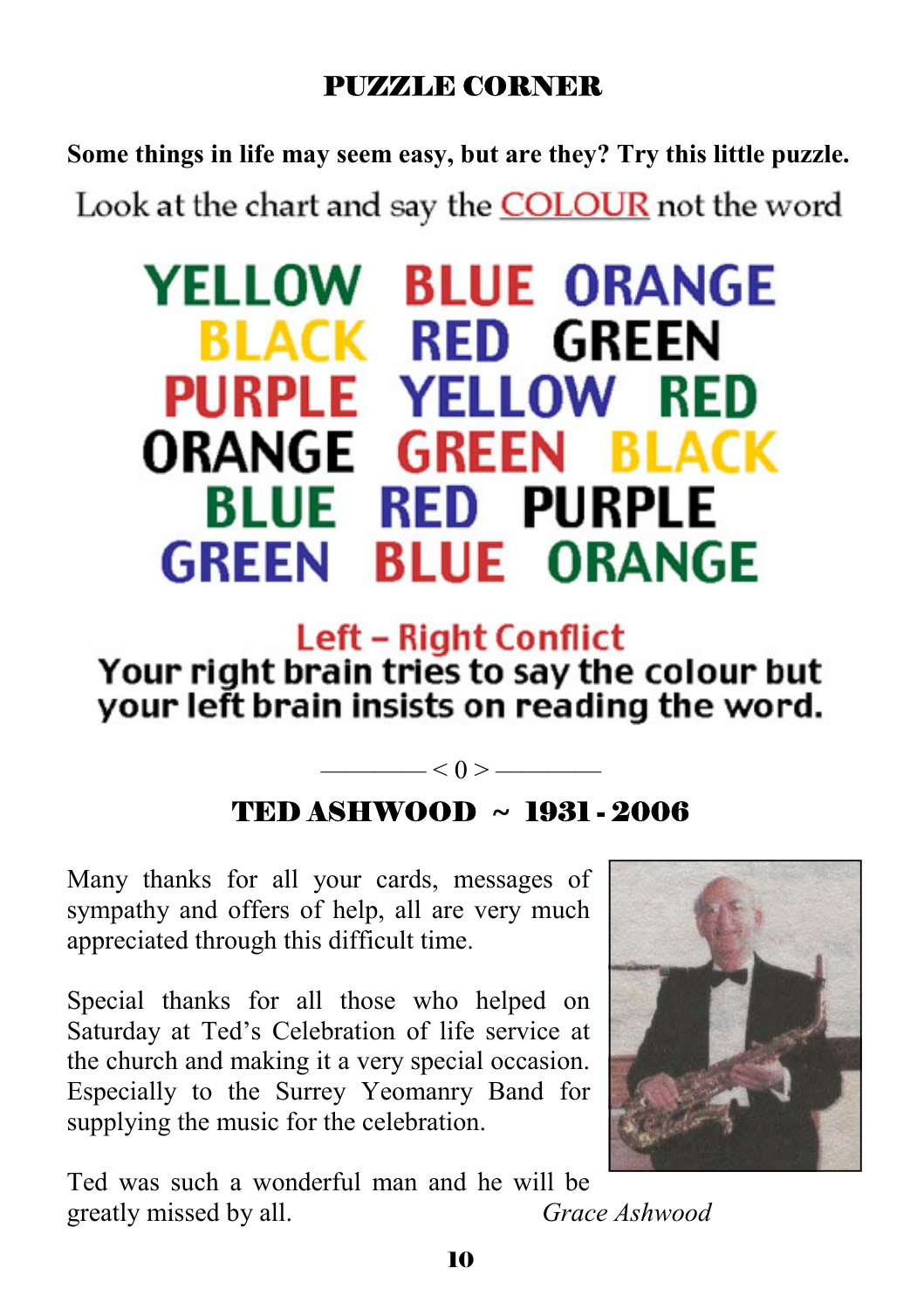# SWANAGE 2006



Our week in Swanage this year began, for some of us, with a journey through a nasty thunderstorm, but thankfully the rest of the week was beautiful with very hot and sunny weather.

Most days were spent on the beach, although it was easy to get burnt, so there were

also visits to farms, pitch-and-putt, museums or Corfe Castle. A favourite part of the day spent at Shell Bay was the arrival of the ice-cream boat (usually when Bob had disappeared for a walk or gone in search of ice-creams elsewhere!). Trying to hand over money when receiving ice-creams while standing in waist-high freezing-cold sea-water is an experience not to be missed!

This year in Swanage was particularly poignant as it was most likely to be our last time with Janet and Bob as members of Martin Way. Janet enjoyed summarising the C.S. Lewis story "The Silver Chair" each evening and the children were hooked from the start by Janet's enthusiasm (and so were many of the adults!).

There were also some activities for the children including sandcastle competitions where they battled against a competitive adult team. A great deal of effort was exerted by the men trying to achieve the biggest sandcastle but they were beaten by Sarah's team.

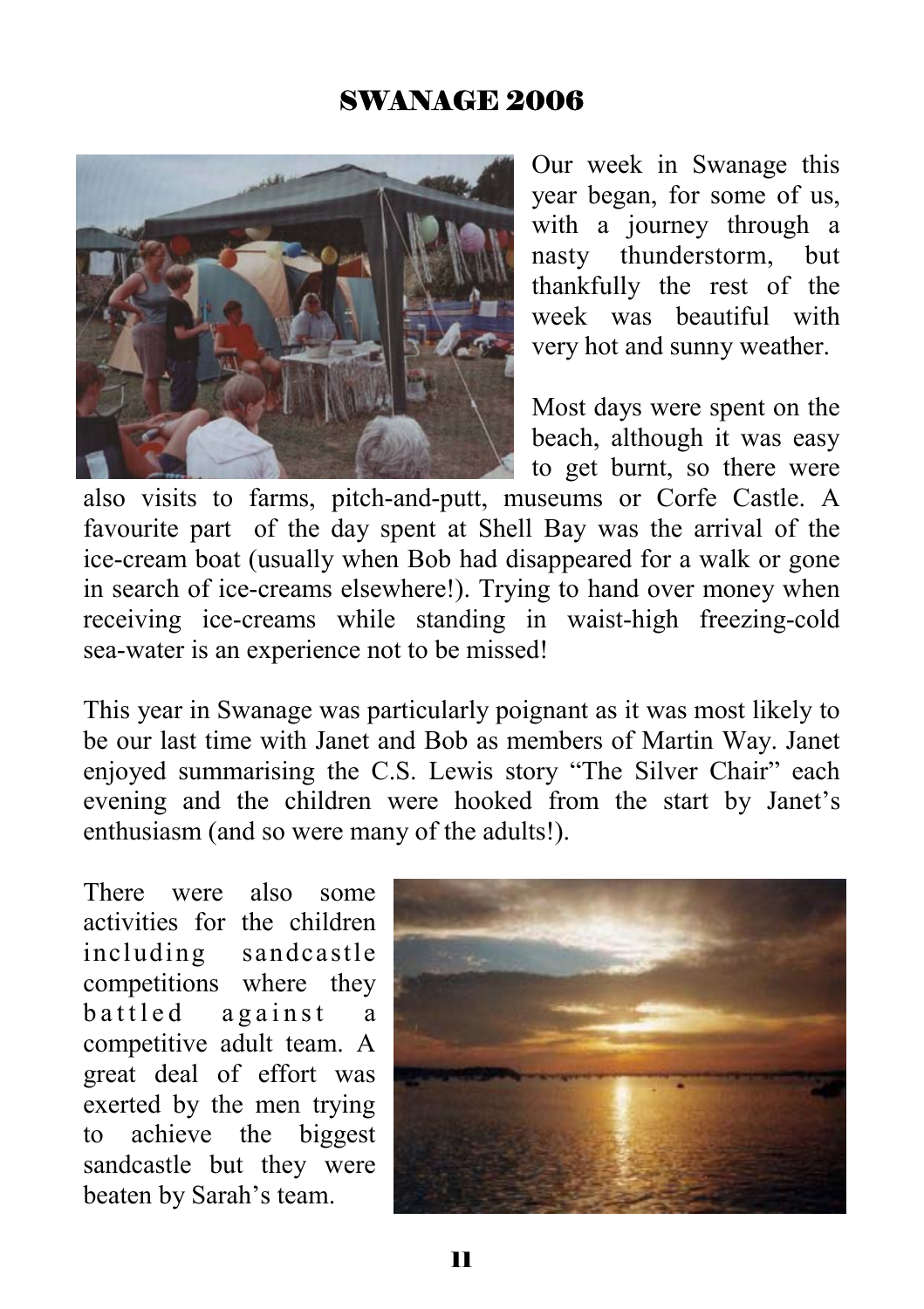Simon's team were fortunate to win another sandcastle competition and all the children worked well in their teams ably led by Simon, Sarah and Ellie.

The Adult team tried hard in the Beach Olympics especially in the piggy-back race where poor Elaine Sweby, being the lightest, had to be piggy-backed several times hanging on to the back of Bob or Steve or Peter for dear life. Marie managed the scoring during the week and Peter for dear life. Marie managed the scoring during the week and unfortunately the adult team was beaten overall by the children's teams.

As a thank-you to Bob and Janet for all their efforts organising Swanage over the years, a surprise party was organised for them. Fern and Jack stayed behind (on the Wednesday) and decorated the gazebo and prepared strawberries and cream and fruit punch. We had also given them a ceramic tray which Marie had made and we had all signed. It was an enjoyable time as we were joined that day by some visitors from Martin Way on a day-trip and were able to be there also.

There were some lovely evenings spent sitting out chatting and stargazing as the sky was so clear. Tim, Steve and Peter were quite knowledgeable about the stars and the Milky Way and some of us thought we had spotted some shooting stars only to be told, in fact, that they were satellites after all.

If there had been a competition for the person with the biggest torch then Sarah would have won it hands-down with here "lantern" that we nick-named "The Lighthouse" as it was about 2 foot tall and was impossible to look at with the naked eye. It came in quite useful during late night visits to the toilet block when you might encounter, if you are called Jenny, a toad or a poor cat who decided to lay across the floor of the ladies' toilets and frightened Jenny out of her skin by accident.

I'm sure there are many other memories of our week that other people have, and all that is left for us to say is a big thank-you to Janet and Bob for organising the Church Camp for us in the midst of their move. We had an enjoyable time.

*Andy & Karen Smith*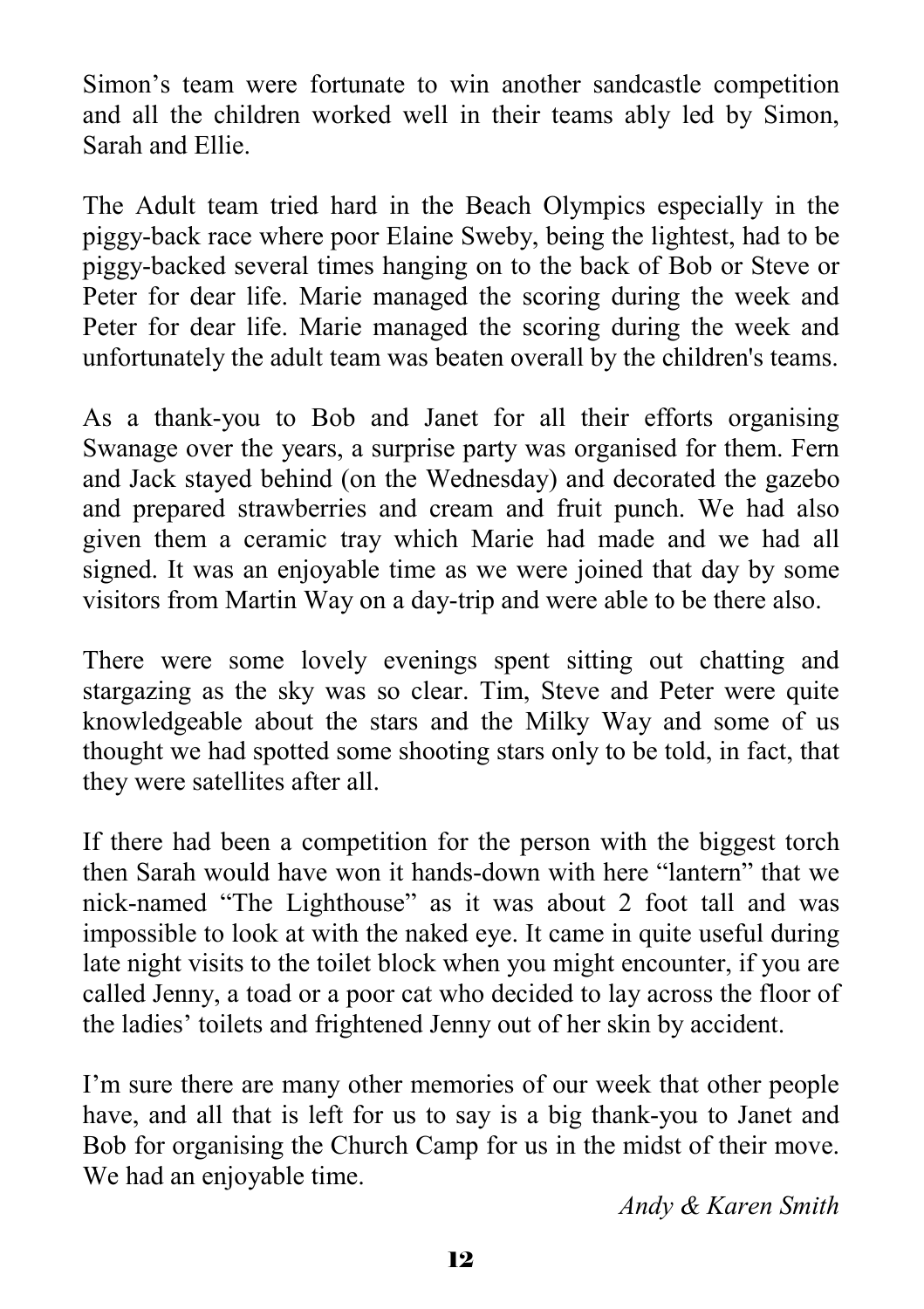Way back in March I managed to persuade John to start a series about the images on the Holy Spirit. After first looking at the Holy Spirit as a Hovering Eagle in the May Newsletter, John then took a well earned break back home to Kenya, now he has returned he has kept his promise to continue with the series.

*Andrew Fox* 

# Holy Spirit as a Flying Dove:

### **The gentle messenger of peace and comfort**

The Bible says much about the Holy Spirit and His working in the life of the believer. Every believer has the indwelling Spirit of God (Romans 8:9). But every believer does not respond to the working of the Spirit in him or her. This session continues from our last one in the series on Holy Spirit. We



began by using the image of a hovering eagle brooding over the little ones as is described of the Holy Spirit by the writer of Genesis chapter one. Here we saw God in the person of Holy spirit protecting his created creation during the chaotic time. He does that to us many times when our centres cannot hold and everything within us or around us is falling apart.

The next image is that of a dove. As a peace symbol it recalls the Arc of Noah. Gen. 8:10-11. "He waited another seven days, and again he sent out the dove from the ark; and the dove came back to him in the evening, and there in its beak was a freshly plucked olive leaf; so Noah knew that the waters had subsided from the earth."

The dove is a symbol of the Holy Spirit, the third person of the Trinity, because of Matt. 3:16

"And when Jesus had been baptized, just as he came up from the water, suddenly the heavens were opened to him and he saw the Spirit of God descending like a dove and alighting on him." *NRSV.* 

Just as angels sometimes take non-threatening forms when they approach people so as not to frighten them, the Holy Spirit rarely displays the full extent of her power to us.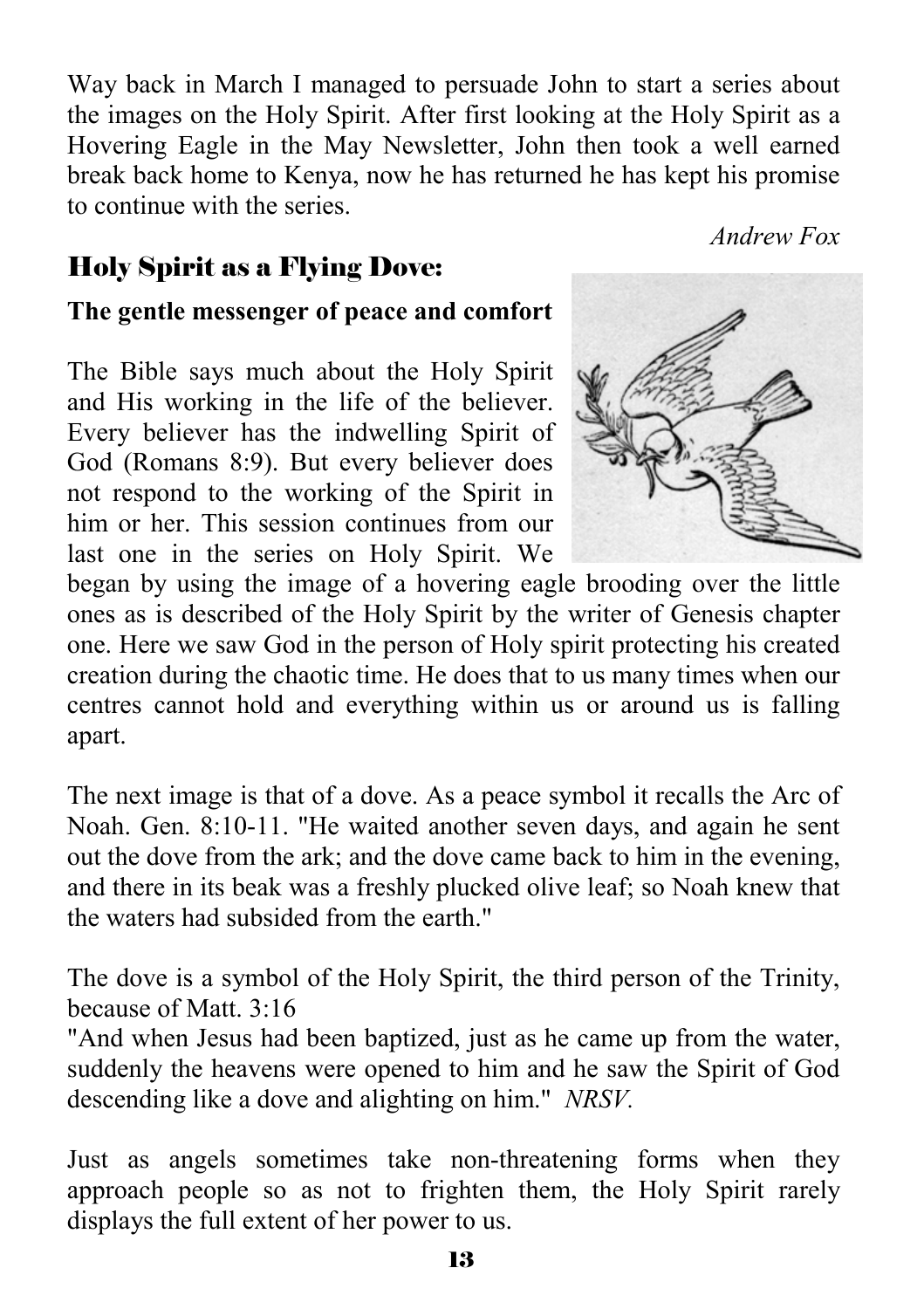In this passage, we see her assume the form of a dove, a bird known for her gentle cooing sounds, so that we could be aware of her presence without being overwhelmed by it.

In scripture, the dove is given as a type and picture of the Holy Ghost. This type provides much valuable teaching and direction.

**I** A SOURCE OF COMFORT (Genesis 8:8-12) The Comforter (John 14:16, 26, 15:26; 16:7) The Fellowship of the Spirit (Philippians 2:1)

- **II** AVAILABLE TO THE POOR (Leviticus 5:7) The contrite and humble spirit (Isaiah 57:15; 66:2) The poor in spirit (Matthew 5:3)
- **III. UNTIRING IN FLIGHT** (Psalm 55:6; Isaiah 60:8) The Spirit of power (Zechariah 4:6; 1 Corinthians 2:4;

### **IV FOUND IN SECRET PLACES** (Song of Solomon 2:14;

Jeremiah 48:28)

The Spirit (Psalm 91:1; Matthew 6:6)

#### **V A SYMBOL OF PURITY**

 The dove is white, a colour that symbolizes purity (Song of Solomon 5:2; 6:9) The Spirit is called the Holy Spirit or the Holy Ghost (Romans 1:4; Ephesians 1:13)

#### **VI CAN BE GRIEVED**

 The mourning of the dove (Isaiah 38:14; 59:11) The grieving of the Holy Ghost (Ephesians 4:30)

- **VII GENTLE IN NATURE** (Matthew 10:16) The Spirit (Romans 8:6; Galatians 5:22)
- **VIII** SWEET IN VOICE (Song of Solomon 2:14) A still small voice (1Kings 19:12) A voice behind thine ears (Isaiah 30:21)
- **IX SIGN OF COMING SPRING (Song of Solomon 2:10-13;**

Jeremiah 8:7); The Spirit (2Corinthians 1:22; 5:5; Ephesians 1:13-14); the *earnest* of the Spirit

<sup>2</sup> Timothy 1:7)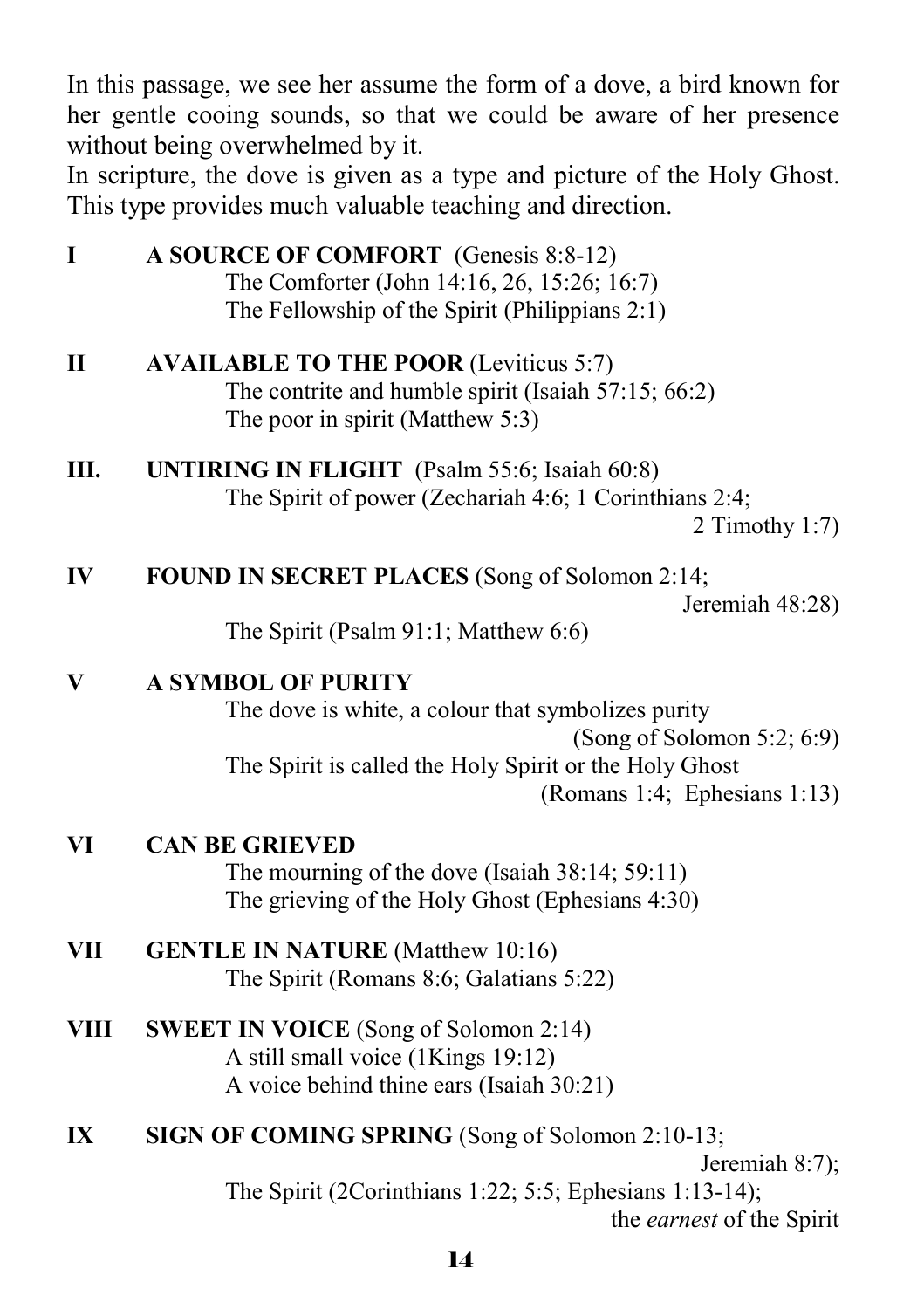He is like a dove. At Jesus' baptism the Spirit descended on him like a dove (Matthew 3:16; Mark 1:16; Luke 3:22; John 1:32). Doves have been a sign of peace from ancient times. Even today we speak of hawks and doves in reference to military policy. The earliest association of the dove with peace occurred after the great flood when Noah sent a dove out of the ark to look for dry land. The dove returned with an olive leaf for its young (Genesis 8:10) giving us an unforgettable picture of peace on earth. Jesus referred to this characteristic of doves when he asked his disciples to be "wise as serpents and harmless as doves" (Matthew 10:16). The Holy Spirit is as free and peaceful as a dove. Doves and pigeons look a lot alike and often are confused, but there is one important difference. Doves are migratory and pigeons aren't. They make a home and stay there. Pigeons were the first birds to be domesticated (long before chickens, ducks, geese and swans). But doves could never be tamed or controlled. And neither can the Holy Spirit.

We would like to domesticate the Holy Spirit, have him come and go at our bidding (See Acts 8:18-23). We keep calling for an encore. Like a three year old playing "ride the horsy" on his grandpa's foot, we say, "Do it again, do it again." But the Spirit is as free as a bird.

Consider what happens to Jesus in Mark 1:9-12. He is being baptized by John the Baptist. And the heavens open. And a dove descends upon him and Jesus hears the voice of God saying, "You are my son, the beloved; with you I am well pleased." Now, this scene is always portrayed in art and movies as somewhat serene, assuring and comforting. So much so that the descending dove has become a symbol of the Holy Spirit in Christianity, the sign of the peaceful presence of God.

Saint Paul mentions the Spirit 32 times in that letter to the Romans. In the eighth chapter, Paul makes one of his most-quoted Spirit references. After he describes the suffering of this age, and how all creation is groaning as it waits for redemption from this earthly suffering, he seems to pause and reflect for a minute before putting his pen to paper again. Then he writes: "...the Spirit helps us in our weakness; for we do not know how to pray as we ought, but that very Spirit intercedes for us in sighs too deep for words."

These have always been peaceful words of comfort for me, especially during times of turmoil in my life. The Spirit intercedes for us in sighs too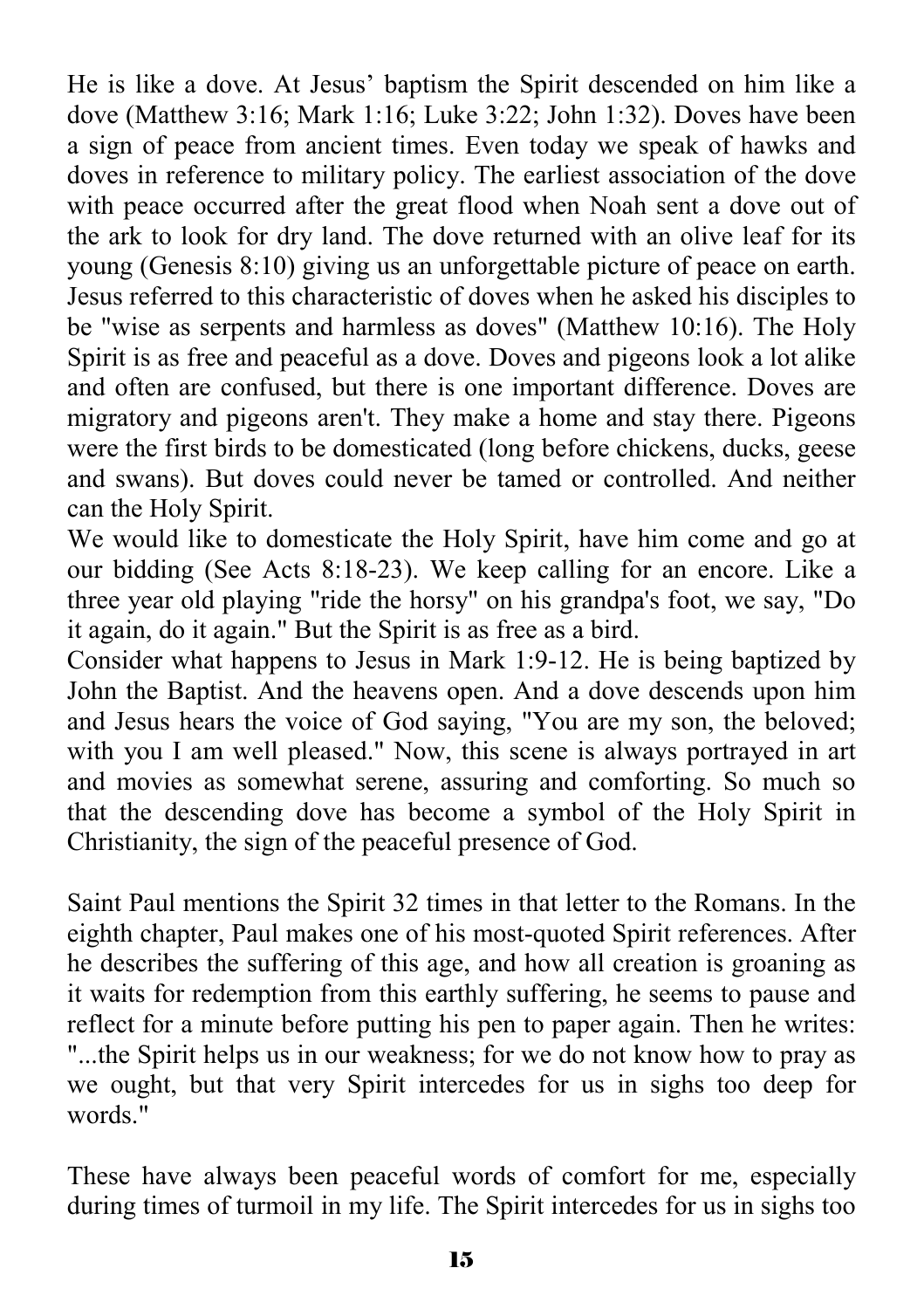deep for words. Even when I don't know how to pray or what to pray, the Spirit knows and the Spirit intercedes. The Spirit puts words to our sighs. Paul says that we can trust that Spirit so much that we can dare to walk into an speak to threatening situations because the Spirit will give us the words. I have had to trust that, even as weak, inadequate, anxious and threatened as I felt, I would be able to do or say the right thing, the right thing for the situation, in order to bring some bit of good out of that which was not good.

An analyst of religion and culture says that kids and adults who saw the Star Wars movies are better able to understand the Holy Spirit than generations before them, for they saw in Yoda and Obi Wan Kenobi and Luke Skywalker the positive power of something called the Force. The unseen Force that worked within those Jedi knights to overcome evil with good. In fact, one pastor I know began opening his worship services by saying: May the Force be with you. (OK, he was kind of weird.) Some child psychologists have said that kids gained inner strength and assurance because of these movies and this understanding of Spirit.

So, we have the Holy Spirit; the Force; the Heavenly Dove of peace; the divine comforter that we can pull up over ourselves to protect us from the cold world. The Holy Spirit, giving us the words we need at the time we need them; interceding for us in sighs too deep for words. Ahhh. This is nice. And this is true. But this is not all there is.

Let's go back to Mark's account of the baptism of Jesus and the bird that descends upon him. Here comes this bird bringing the word of assurance to Jesus: "You are my son, the beloved, with you I am well pleased." But what's the next line? The next line in the Gospel is: "And the Spirit immediately drove him out into the wilderness." That bird was not all sweetness and light. That bird was dangerous. The Spirit immediately drives him out into the wilderness. Doesn<sup>1</sup>t even give him time to have brunch after his baptism or to have family photos taken. We know that wilderness story. In the wilderness, Jesus encounters Satan. Jesus endures forty days of temptation. He is offered this and he is offered that and all he has to do is to give in to temptation and give his allegiance to the evil one, and he can get out of that frightening place. He can then have something to eat and drink. In fact, he can have the world!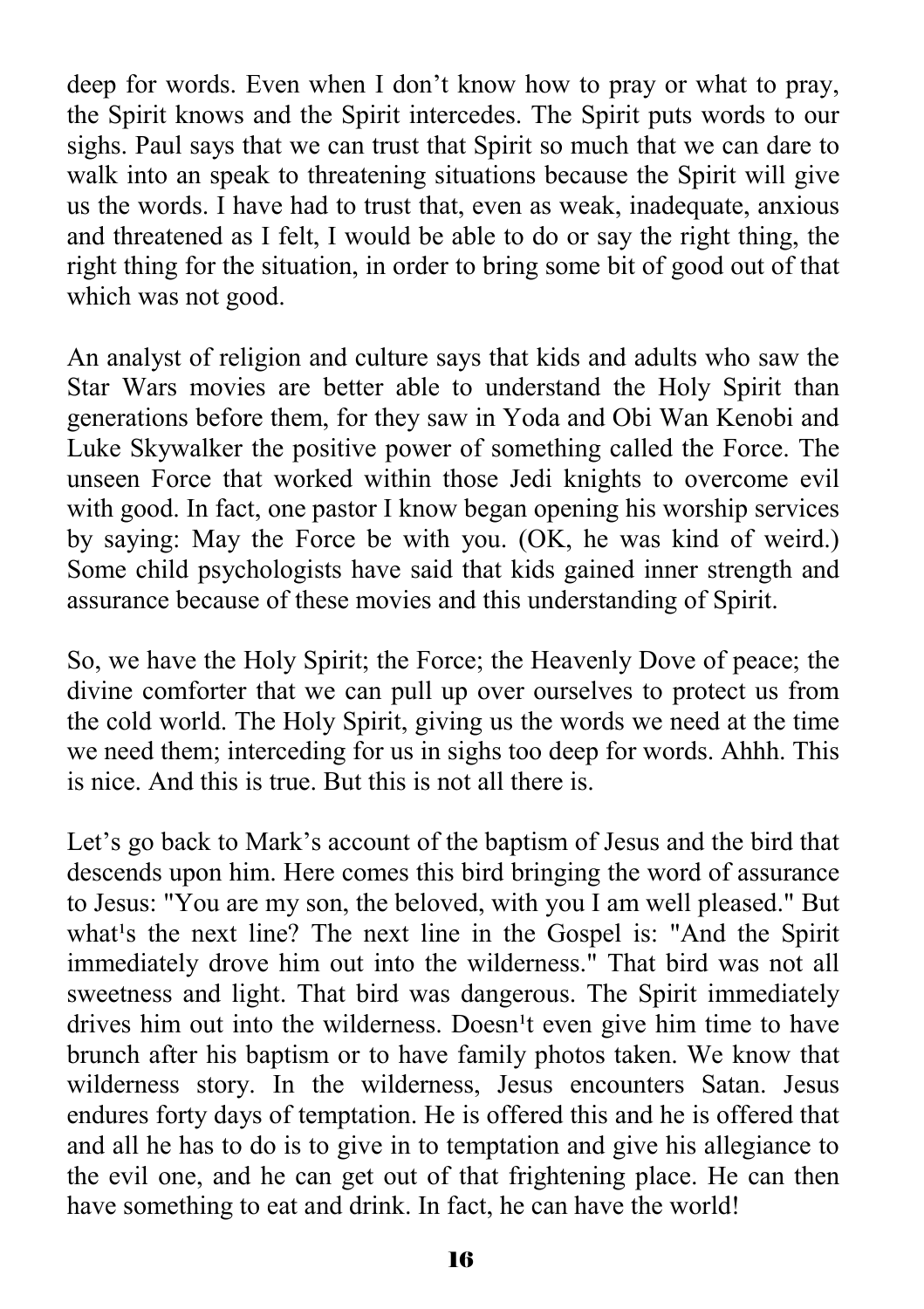If the Spirit drives Jesus into the wilderness, will not this Spirit do the same to us at times? This Spirit is not just a Comforter. This Holy Spirit sometimes feels much more like a Holy Ghost. Perhaps we lost something of this understanding of God when we left behind the archaic language of the King James Version. The Holy Ghost is more haunting; perhaps more awe-inspiring. Saying the Holy Ghost gets people attention more than saying the Spirit. The Holy Ghost brings a bit of dread to any conversation about God. A bit of holy fear that might be good for us to have.

No wonder Jesus prayed, "Lead us not into temptation..." He knew something about this Holy Ghost of God and what can happen when we are driven into the wilderness, into those times and places where our faith in God is tested and our lives are on the line. This Spirit, this Holy Ghost, this Heavenly Dove, descends upon him. Brings him words of assurance. Then drives him into the face of evil where all that he believes is tested. I encourage you to read further in the Gospel story, beyond the baptism, in order to understand that this bird is dangerous.

And yet, in the wilderness this same Spirit is also present to deliver him from evil; giving him the power to resist evil; giving him the words to say when he needs to say them; and interceding for him when his sighs can't even be formed into words. And at the end of the forty days, descending upon him once again in the form of winged creatures. Well, at least we almost always imagine them as winged creatures, those angels who came to minister to him and to bring him out of the wilderness ready to take on the world.

The Holy Spirit, Heavenly Dove, brings God's peace. But God's peace is not the same as peacefulness. Much as we would like it to be. God's peace sometimes involves being driven into the face of evil, being forced to take on evil, as it is manifested in the deeds of another person or in an unjust system of society. Yet, at the same time being given comfort and the power to overcome evil. And to hear, somewhere deep inside ourselves, those words of assurance from God: "With you I am well pleased."

Next time we will look at the Spirit as a Wind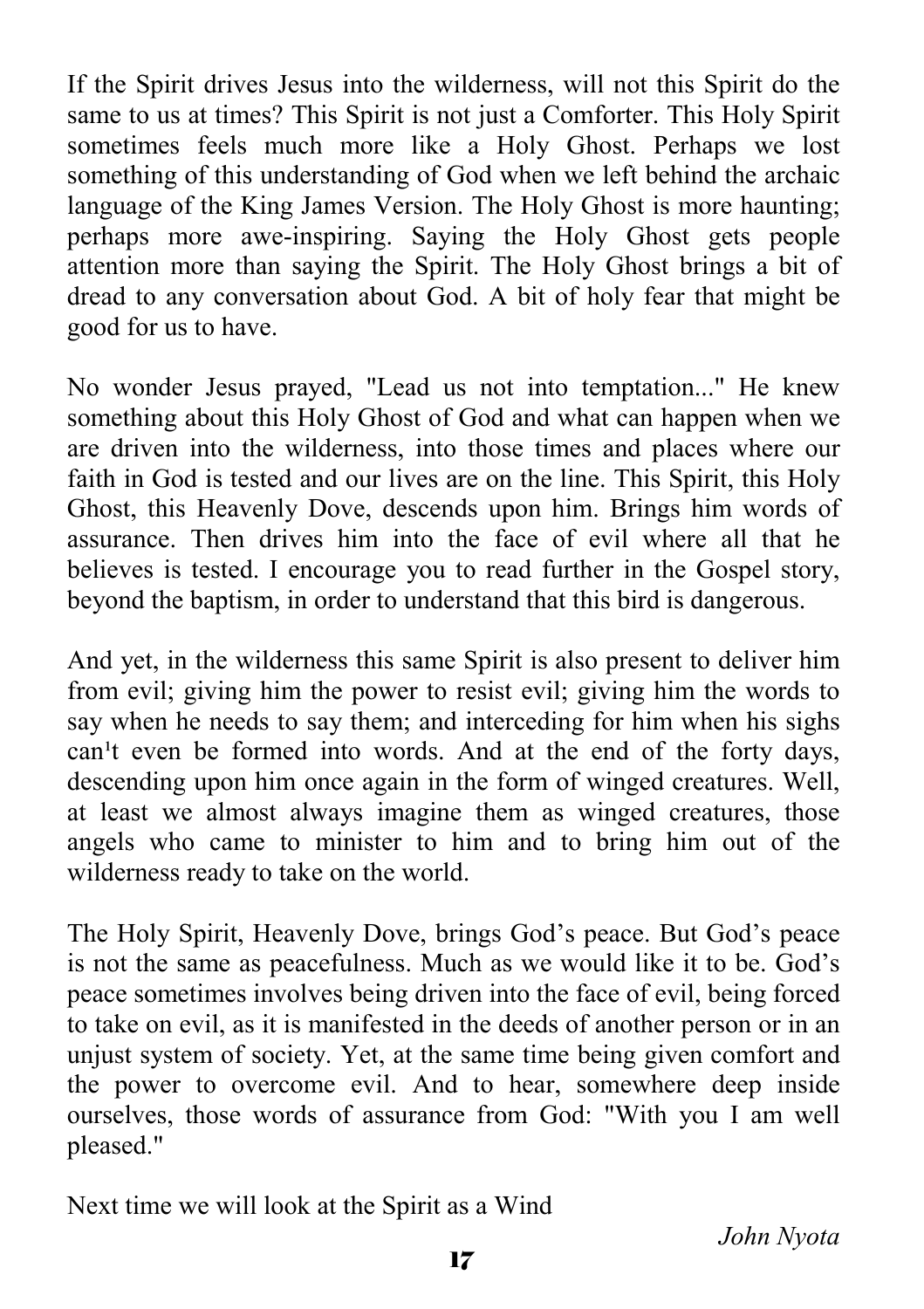

# CHURCH DIARY

| Weds 1    | 7.45 pm            | Midways Group - Charles Dickens & Women -<br>Mr & Mrs Peter Davalle |
|-----------|--------------------|---------------------------------------------------------------------|
| Thurs 2   | 2.30 <sub>pm</sub> | Alpha Course                                                        |
| Sun<br>5  | $10.30$ am         | All Age Worship led by Mrs Valerie Ashcroft                         |
|           | $6.30 \text{ pm}$  | Communion Service led by Rev Margaret Adams                         |
| Mon<br>6  | 2.45 pm            | Fellowship - Tony Loft                                              |
| Tue<br>7  | $10-12$ noon       | Coffee and Chat                                                     |
|           | 8.00 pm            | Time for Prayer                                                     |
|           | $8.00 \text{ pm}$  | Preacher's Meeting at Ruxley                                        |
| Thurs 9   | 2.30pm             | Alpha Course                                                        |
| 10<br>Fri | $12.30 \text{ pm}$ | Luncheon Club                                                       |
| Sun<br>12 | $10.30$ am         | Communion Service led by Rev John Nyota                             |
| Mon $13$  | 2.45 pm            | Fellowship                                                          |
|           | 8.00pm             | Taizé Prayer & Praise at St.John Fisher Church                      |
|           | Tue 14 10-12 noon  | Coffee and Chat                                                     |
|           | $8.00 \text{ pm}$  | Time for Prayer                                                     |
| Weds 15   | $7.00 \text{ pm}$  | Midways Group - Cards - Janet Laker                                 |
| Thurs16   | 2.30 <sub>pm</sub> | Alpha Course                                                        |
| Sun $19$  | 10.30 am           | Praise Service led by Brenda Cannon                                 |
| Mon 20    | 3.45 pm            | Fellowship - Pauline Riley                                          |
|           | Tue 21 10-12 noon  | Coffee and Chat                                                     |
|           | 8.00 pm            | Time for Prayer                                                     |
|           | 7.30 pm            | Men's Supper Club – Mary & Derek Heaton                             |
| Thurs23   | 2.30 <sub>pm</sub> | Alpha Course                                                        |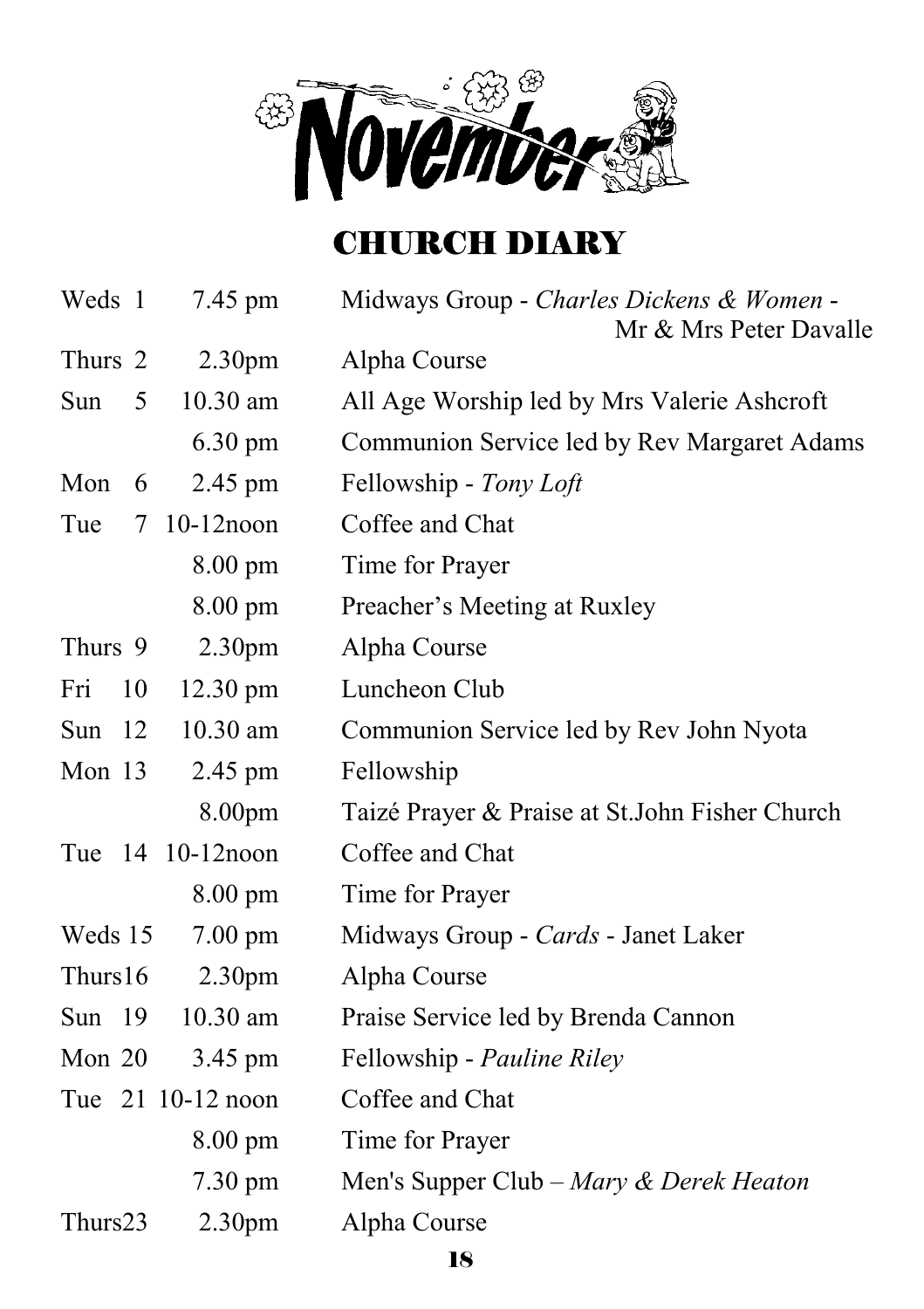| Thurs23  | $8.00 \text{ pm}$               | Mission & Service Committee Meeting                                             |
|----------|---------------------------------|---------------------------------------------------------------------------------|
| Fri 24   | $12.30 \text{ pm}$              | Luncheon Club                                                                   |
| Sun $26$ | $10.30$ am<br>$6.30 \text{ pm}$ | Morning Service led by Rev Barrie Tabraham<br>Bible Study led by Rev John Nyota |
| Mon $27$ | 2.45 pm                         | Fellowship                                                                      |
|          | $8.00 \text{ pm}$               | Pastoral Meeting for all Class Leaders<br>at the Manse                          |
|          | Tue 28 10-12 noon               | Coffee and Chat                                                                 |
|          | $8.00 \text{ pm}$               | Time for Prayer                                                                 |
| Weds 29  | $10.30$ am                      | Morning Communion led by Rev John Nyota                                         |
|          | $7.00 \text{ pm}$               | Midways Group - With Pat O'Leary -                                              |

Pat is a retired Jockey - This is an open evening to which all are welcome, Pat is used to large audiences and we would like to have a good turn-out.

*Please refer to the Website (www.martinway.org.uk) or Weekly Notice Sheet for any additional information* 

 $-$  < 0 >  $-$ 

We wish all of those why celebrate a birthday this month a very



*Happy Birthday* 

and especially to:



**Sian Smith on 5th November** 

**Jennifer & Rosemary Fernando on 6th November** 

**Megan Sweby on 7th November** 

**Jack Pallister on 9th November** 

**Jacob Passfield on 27th November**